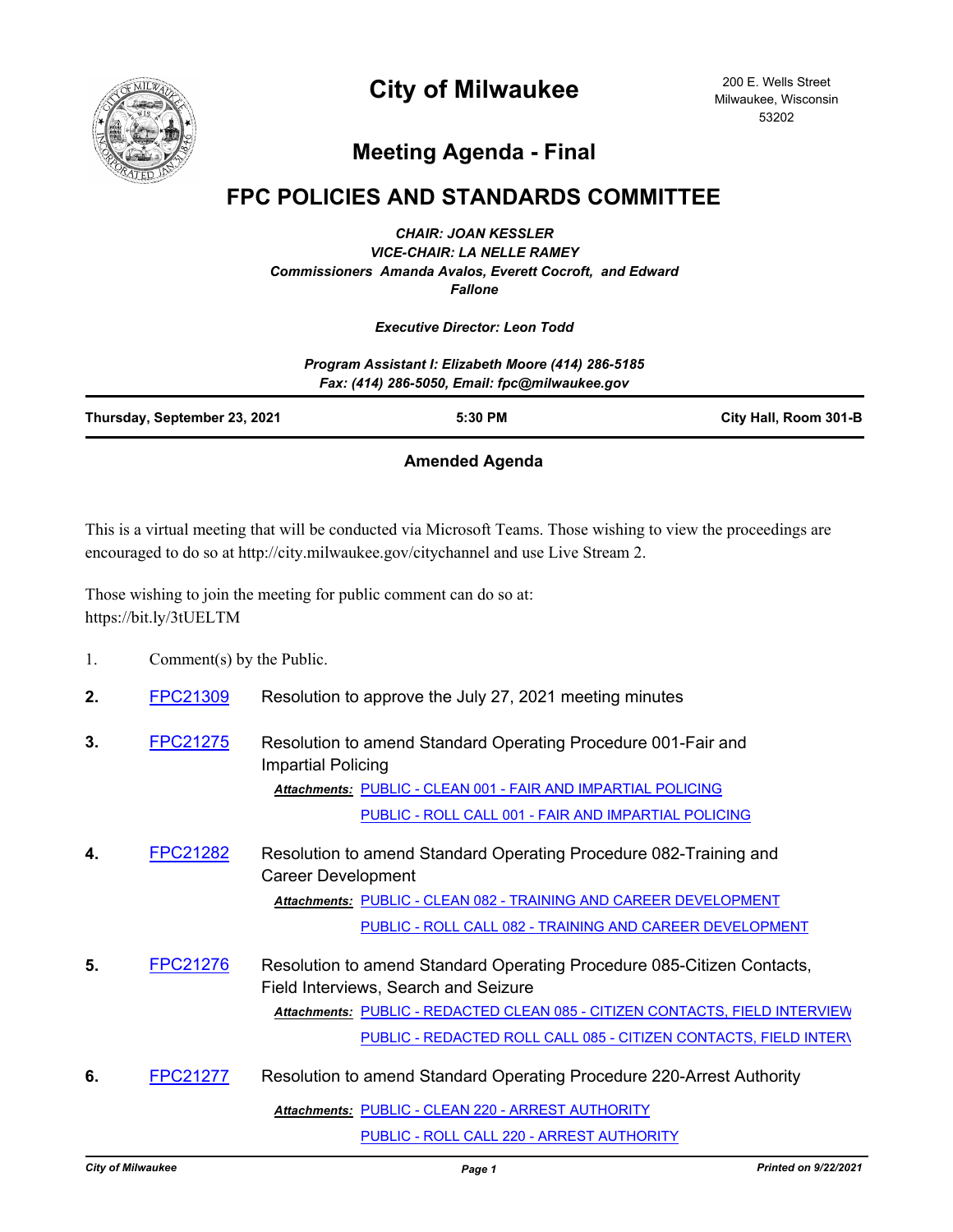| FPC21278<br>7.  |                 | Resolution to amend Standard Operating Procedure 450-Personal<br>Investigations        |
|-----------------|-----------------|----------------------------------------------------------------------------------------|
|                 |                 | Attachments: PUBLIC - CLEAN 450 - PERSONNEL INVESTIGATIONS                             |
|                 |                 | PUBLIC - ROLL CALL 450 - PERSONNEL INVESTIGATIONS                                      |
| 8.              | FPC21279        | Resolution to amend Standard Operating Procedure 460-Use of Force                      |
|                 |                 | Attachments: PUBLIC - REDACTED CLEAN 460 - USE OF FORCE                                |
|                 |                 | PUBLIC - ROLL CALL 460 - USE OF FORCE                                                  |
| 9.<br>FPC21289  |                 | Resolution to amend Standard Operating Procedure 747-Body Worn<br>Cameras              |
|                 |                 | Attachments: PUBLIC - CLEAN 747 - BODY WORN CAMERAS                                    |
|                 |                 | PUBLIC - ROLL CALL 747 - BODY WORN CAMERAS                                             |
| FPC21132<br>10. |                 | Resolution to amend Standard Operating Procedure 970-Search Warrants                   |
|                 |                 | Attachments: PUBLIC - REDACTED CLEAN 970 - SEARCH WARRANTS                             |
|                 |                 | PUBLIC - REDACTED ROLL CALL 970 - SEARCH WARRANTS                                      |
|                 |                 | SOP 460 and SOP 970 Paul Mozina                                                        |
|                 |                 | <b>PUBLIC - REDACTED CLEAN 970 - SEARCH WARRANTS Language Change</b>                   |
|                 |                 | PUBLIC - REDACTED ROLL CALL 970 - SEARCH WARRANTS Language Che                         |
|                 |                 | Public Comment PM SOP 970 - SEARCH WARRANTS FPC21132 5.27.21                           |
|                 |                 | <b>PUBLIC - REDACTED CLEAN 970 - SEARCH WARRANTS - updated</b>                         |
|                 |                 | PUBLIC - REDACTED ROLL CALL 970 - SEARCH WARRANTS - updated                            |
|                 |                 | <b>Public - Chokehold Carotid Restraint Knock and Announce Policy</b>                  |
| 11.             | <b>FPC21056</b> | Resolution to amend Standard Operating Instruction-Sensitive Crimes<br><b>Division</b> |
|                 |                 | <b>Attachments: PUBLIC - ROLL CALL Sensitive Crimes Division SOI</b>                   |
|                 |                 | <b>PUBLIC - CLEAN Sensitive Crimes Division SOI</b>                                    |
|                 |                 | Public Comment PM FPC 21056 SOI SENSITIVE CRIMES DIVISION                              |
|                 |                 | Public Comment PM Send FPC 21056 SOI SENSITIVE CRIMES DIVISION Bac                     |
|                 |                 | Public Comment PM FPC21056 5.27.21                                                     |
|                 |                 | <b>PUBLIC - CLEAN Sensitive Crimes Division SOI - updated</b>                          |
|                 |                 | PUBLIC - ROLL CALL Sensitive Crimes Division SOI - updated                             |

The Board may receive a motion to convene in closed session in City Hall, room 301-B, 200 East Wells Street, on any of the above items pursuant to Section 19.85 (1) (g) Wis. Stats. to confer with a representative of the City Attorney's Office who will render oral or written advice concerning strategy to be adopted by the Board with respect to litigation in which it is or is likely to become involved.

The Board may then reconvene in open session concerning any such item following the closed session.